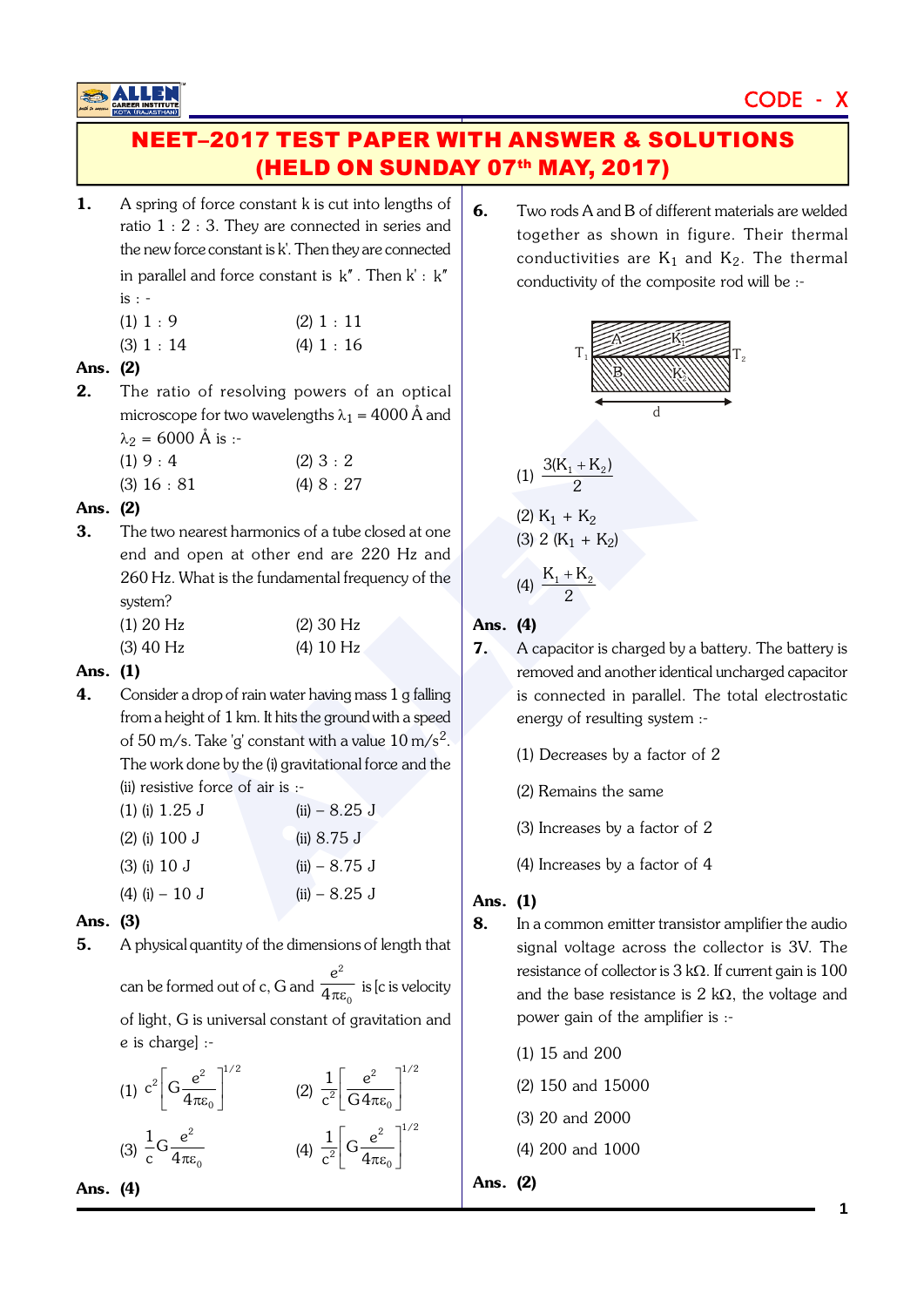# NEET-2017



9. Thermodynamic processes are indicated in the following diagram :



Match the following

P

#### Column-1 Column-2

- P. Process I a. Adiabatic
- Q. Process II b. Isobaric
- R. Process III c. Isochoric
- S. Process IV d. Isothermal
- (1)  $P \rightarrow c$ ,  $Q \rightarrow a$ ,  $R \rightarrow d$ ,  $S \rightarrow b$
- (2)  $P \rightarrow c$ ,  $Q \rightarrow d$ ,  $R \rightarrow b$ ,  $S \rightarrow a$
- (3)  $P \rightarrow d$ ,  $Q \rightarrow b$ ,  $R \rightarrow a$ ,  $S \rightarrow c$
- (4)  $P \rightarrow a$ ,  $Q \rightarrow c$ ,  $R \rightarrow d$ ,  $S \rightarrow b$

#### Ans. (1)

- ccess IV d. Isochoric<br>
ccess IV d. Isothermal<br>
cc, Q  $\rightarrow$  a, R  $\rightarrow$  d, S  $\rightarrow$  b<br>
cc, Q  $\rightarrow$  a, R  $\rightarrow$  d, S  $\rightarrow$  b<br>
d. Q  $\rightarrow$  b, R  $\rightarrow$  a, S  $\rightarrow$  c<br>
a, Q  $\rightarrow$  c, R  $\rightarrow$  d, S  $\rightarrow$  b<br>
e the charge of a proton and an electron 10. Suppose the charge of a proton and an electron differ slightly. One of them is  $-e$ , the other is  $(e + \Delta e)$ . If the net of electrostatic force and gravitational force between two hydrogen atoms placed at a distance d (much greater than atomic size) apart is zero, then  $\Delta e$  is of the order of [Given mass of hydrogen m $_{\rm h}$  =  $1.67\times10^{-27}$  kg] (1)  $10^{-23}$  C (2)  $10^{-37}$  C
	- (3)  $10^{-47}$  C (4)  $10^{-20}$  C

#### Ans. (2)

11. The resistance of a wire is 'R' ohm. If it is melted and stretched to 'n' times its original length, its new resistance will be :-

(1) 
$$
\frac{R}{n}
$$
 (2)  $n^2R$  (3)  $\frac{R}{n^2}$  (4) nR

#### Ans. (2)

**2**

12. The given electrical network is equivalent to :



13. The de-Broglie wavelength of a neutron in thermal equilibrium with heavy water at a temperature T (Kelvin) and mass m, is :-

(1) 
$$
\frac{h}{\sqrt{3mkT}}
$$
 (2)  $\frac{2h}{\sqrt{3mkT}}$   
(3)  $\frac{2h}{\sqrt{mkT}}$  (4)  $\frac{h}{\sqrt{mkT}}$ 

#### Ans. (1)

14. Which one of the following represents forward bias diode ?

mkT



#### Ans. (4)

15. A long solenoid of diameter  $0.1$  m has  $2 \times 10^4$  turns per meter. At the centre of the solenoid, a coil of 100 turns and radius 0.01 m is placed with its axis coinciding with the solenoid axis. The current in the solenoid reduces at a constant rate to 0A from 4 A in 0.05 s. If the resistance of the coil is  $10\pi^2\Omega$ . the total charge flowing through the coil during this time is :-

| (1) 16 $\mu$ C     | $(2)$ 32 µC        |  |
|--------------------|--------------------|--|
| (3) 16 $\pi \mu C$ | (4) 32 $\pi \mu C$ |  |

#### Ans. (2)

16. Preeti reached the metro station and found that the escalator was not working. She walked up the stationary escalator in time  $t_1$ . On other days, if she remains stationary on the moving escalator, then the escalator takes her up in time t <sup>2</sup>. The time taken by her to walk up on the moving escalator will be

(1) 
$$
\frac{t_1 t_2}{t_2 - t_1}
$$
 (2)  $\frac{t_1 t_2}{t_2 + t_1}$   
(3)  $t_1 - t_2$  (4)  $\frac{t_1 + t_2}{2}$ 

Ans. (2)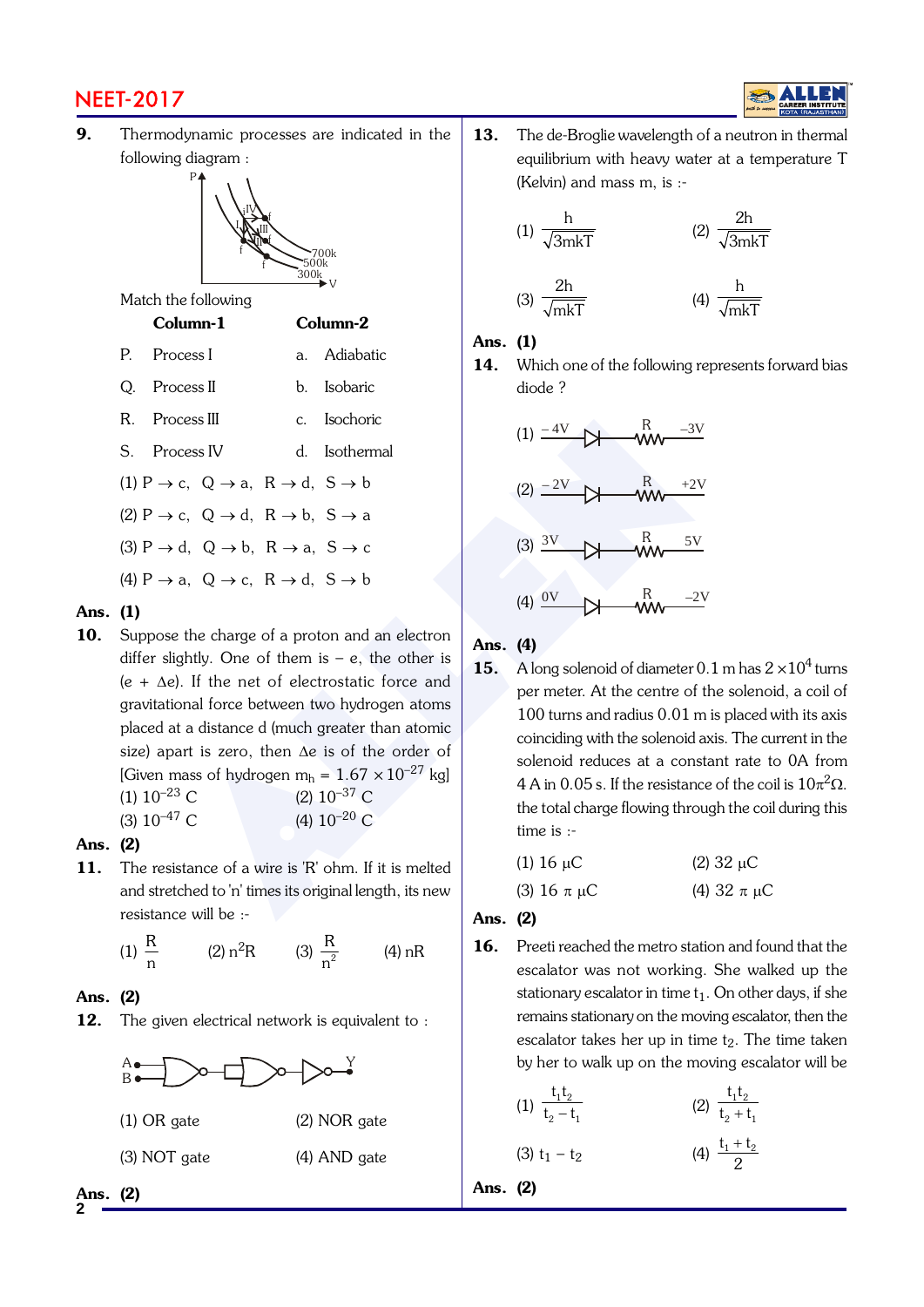# CODE - X

17. Young's double slit experment is first performed in air and then in a medium other than air. It is found that  $8<sup>th</sup>$  bright fringe in the medium lies where  $5<sup>th</sup>$ dark fringe lies in air. The refractive index of the medium is nearly :-

| $(1)$ 1.59 | $(2)$ 1.69 |
|------------|------------|
|            |            |

(3) 1.78 (4) 1.25

### Ans. (3)

E placed just above the source I. When the<br>
the placed just above the source I. When the<br>
ght is found to move through a distance y<br>
cale. The angle  $\theta$  is given by :<br>
(2)  $\frac{x}{2y}$ <br>
(2)  $\frac{x}{2y}$ <br>
(4)  $\frac{y}{2x}$ <br>
(4)  $\$ 18. A beam of light from a source L is incident normally on a plane mirror fixed at a certain distance x from the source. The beam is reflected back as a spot on a scale placed just above the source I. When the mirror is rotated through a small angle  $\theta,$  the spot of the light is found to move through a distance y on the scale. The angle  $\theta$  is given by :-

(1) 
$$
\frac{y}{x}
$$
  
\n(2)  $\frac{x}{2y}$   
\n(3)  $\frac{x}{y}$   
\n(4)  $\frac{y}{2x}$ 

### Ans. (4)

**19.** If  $\theta_1$  and  $\theta_2$  be the apparent angles of dip observed in two vertical planes at right angles to each other, then the true angle of dip  $\theta$  is given by :-

(1) 
$$
\tan^2 \theta = \tan^2 \theta_1 + \tan^2 \theta_2
$$
  
\n(2)  $\cot^2 \theta = \cot^2 \theta_1 - \cot^2 \theta_2$   
\n(3)  $\tan^2 \theta = \tan^2 \theta_1 - \tan^2 \theta_2$   
\n(4)  $\cot^2 \theta = \cot^2 \theta_1 + \cot^2 \theta_2$ 

#### Ans. (4)

20. Tow cars moving in opposite directions approach each other with speed of 22 m/s and 16.5 m/s respectively. The driver of the first car blows a horn having a a frequency 400 Hz. The frequency heard by the driver of the second car is [velocity of sound 340 m/s] :-

| $(1)$ 361 Hz | $(2)$ 411 Hz |
|--------------|--------------|
| $(3)$ 448 Hz | $(4)$ 350 Hz |

Ans. (3)

21. Two blocks A and B of masses 3 m and m respectively are connected by a massless and inextensible string. The whole system is suspended by a massless spring as shown in figure. The magnitudes of acceleration of A and B immediately after the string is cut, are respectively :-



(1)  $\frac{g}{3}$ , g (2) g,g (3)  $\frac{g}{3}, \frac{g}{3}$  (4) g  $\frac{g}{3}$ 

Ans. (1)

22. A thin prism having refracting angle 10° is made of glass of refractive index 1.42. This prism is combined with another thin prism of glass of refractive index 1.7. This combination produces dispersion without deviation. The refracting angle of second prism should be :-

(1)  $6^{\circ}$  (2)  $8^{\circ}$  (3)  $10^{\circ}$  (4)  $4^{\circ}$ 

Ans. (1)

23. The acceleration due to gravity at a height 1 km above the earth is the same as at a depth d below the surface of earth. Then :-

(1) d = 1 km   
 (2) d = 
$$
\frac{3}{2}
$$
 km

(3) 
$$
d = 2
$$
 km   
 (4)  $d = \frac{1}{2}$  km

#### Ans. (3)

- 24. A potentiometer is an accurate and versatile device to make electrical measurements of E.M.F. because the method involves :-
	- (1) Potential gradients
	- (2) A condition of no current flow through the galvanometer
	- (3) A combination of cells, galvanometer and resistances
	- (4) Cells

#### Ans. (2)

25. A spherical black body with a radius of 12 cm radiates 450 watt power at 500 K. If the radius were halved and the temperature doubled, the power radiated in watt would be :-

| $(1)$ 450  | $(2)$ 1000 |
|------------|------------|
| $(3)$ 1800 | (4) 225    |

Ans. (3)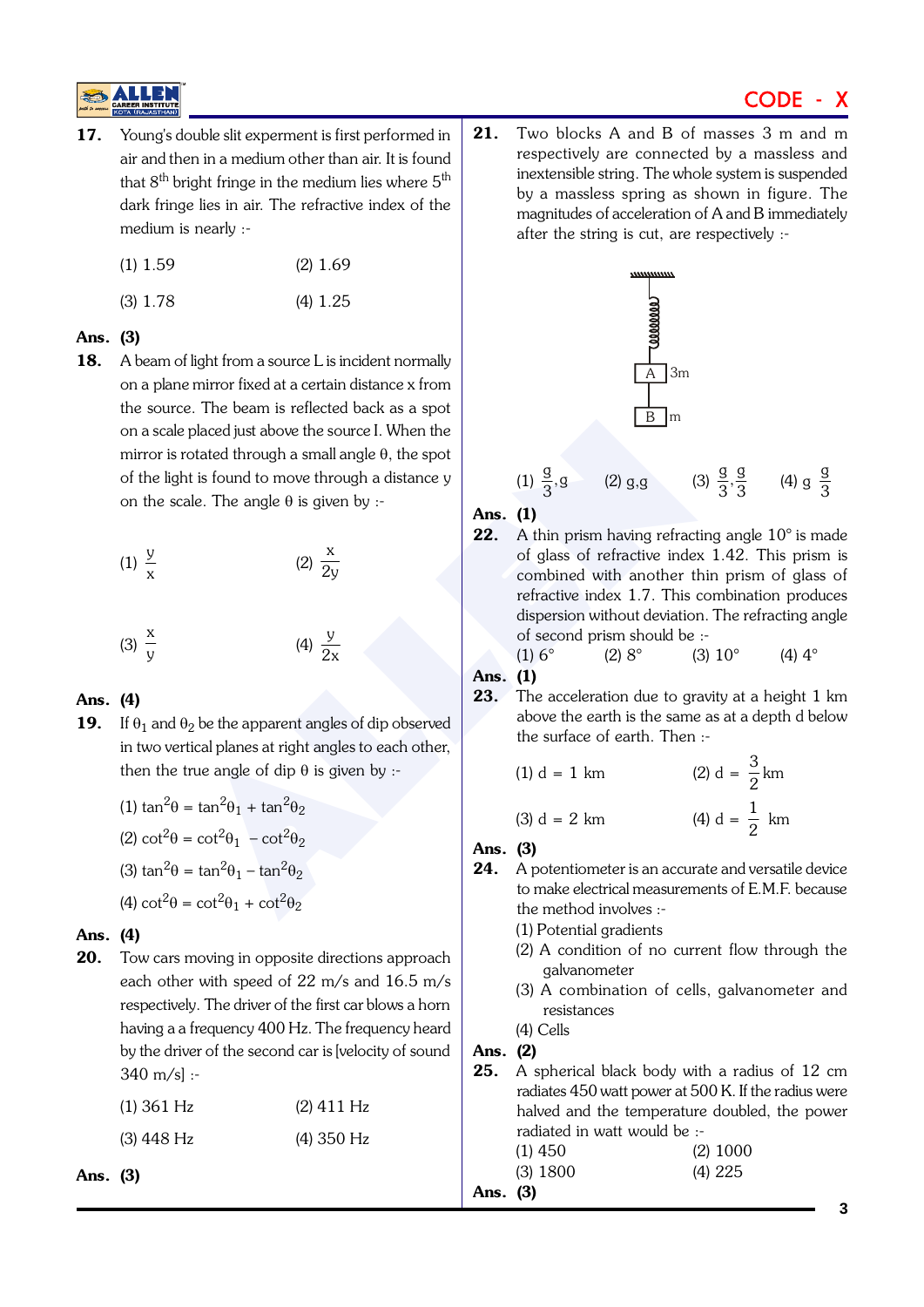# NEET-2017

26. Figure shows a circuit that contains three identical resistors with resistance R = 9.0  $\Omega$  each, two identical inductors with inductance  $L = 2.0$  mH each, and an ideal battery with emf  $\varepsilon = 18$  V. The current 'i' through the battery just after the switch closed is,...... :-



#### Ans. (Bonus)

**27.** Radioactive material 'A' has decay constant '8  $\lambda$ ' and material 'B' has decay constant ' l'. Initially they have same number of nuclei. After what time, the ratio of number of nuclei of material 'B' to that 'A' will be

$$
\frac{1}{e}?
$$

(1) 
$$
\frac{1}{7\lambda}
$$
 (2)  $\frac{1}{8\lambda}$  (3)  $\frac{1}{9\lambda}$  (4)  $\frac{1}{\lambda}$ 

#### Ans. (1)

28. The diagrams below show regions of equipotentials:-



A positive charge is moved from A to B in each diagram.

(1) In all the four cases the work done is the same (2) Minimum work is required to move q in figure (a) (3) Maximum work is required to move q in figure (b) (4) Maximum work is required to move q in figure (c)

#### Ans. (1)

- 29. Two astronauts are floating in gravitational free space after having lost contact with their spaceship. The two will :-
	- (1) Move towards each other.
	- (2) Move away from each other.
	- (3) Will become stationary

(4) Keep floating at the same distance between them.

#### Ans. (1)

30. The x and y coordinates of the particle at any time are  $x = 5t - 2t^2$  and  $y = 10t$  respectively, where x and y are in meters and t in seconds. The acceleration of the particle at  $t = 2s$  is :-(1) 5 m/s<sup>2</sup>  $(2) - 4$  m/s<sup>2</sup>  $(3) - 8$  m/s<sup>2</sup>  $(4) 0$ 

#### Ans. (2)

31. One end of string of length I is connected to a particle of mass 'm' and the other end is connected to a small peg on a smooth horizontal table. If the particle moves in circle with speed 'v' the net force on the particle (directed towards centre) will be (T represents the tension in the string) :-

(1) 
$$
T + \frac{mv^2}{l}
$$
 (2)  $T - \frac{mv^2}{l}$ 

#### (3) Zero (4) T Ans. (4)

32. A particle executes linear simple harmonic motion with an amplitude of 3 cm. When the particle is at 2 cm from the mean position, the magnitude of its velocity is equal to that of its acceleration. Then its time period in seconds is :-

(1) 
$$
\frac{\sqrt{5}}{2\pi}
$$
 (2)  $\frac{4\pi}{\sqrt{5}}$  (3)  $\frac{2\pi}{\sqrt{3}}$  (4)  $\frac{\sqrt{5}}{\pi}$ 

Ans. (2)

**33.** Two Polaroids  $P_1$  and  $P_2$  are placed with their axis perpendicular to each other. Unpolarised light  $I_0$  is incident on  $P_1$  . A third polaroid  $P_3$  is kept in between  $P_1$  and  $P_2$  such that its axis makes an angle  $45^{\circ}$  with that of  $P_1$  . The intensity of transmitted light through  $P_2$  is :-

(1) 
$$
\frac{I_0}{4}
$$
 (2)  $\frac{I_0}{8}$  (3)  $\frac{I_0}{16}$  (4)  $\frac{I_0}{2}$ 

#### Ans. (2)

34. The bulk modulus of a spherical object is 'B'. If it is subjected to uniform pressure 'p', the fractional decrease in radius is :-

(1) 
$$
\frac{B}{3p}
$$
 (2)  $\frac{3p}{B}$  (3)  $\frac{p}{3B}$  (4)  $\frac{p}{B}$ 

#### Ans. (3)

**35.** In an electromagnetic wave in free space the root mean square value of the electric field is  $E_{rms} = 6V/m$ . The peak value of the magnetic field is :-

| (1) $2.83 \times 10^{-8}$ T | $(2)$ 0.70 $\times$ 10 <sup>-8</sup> T |
|-----------------------------|----------------------------------------|
| (3) $4.23 \times 10^{-8}$ T | (4) $1.41 \times 10^{-8}$ T            |

#### Ans. (1)

**4**